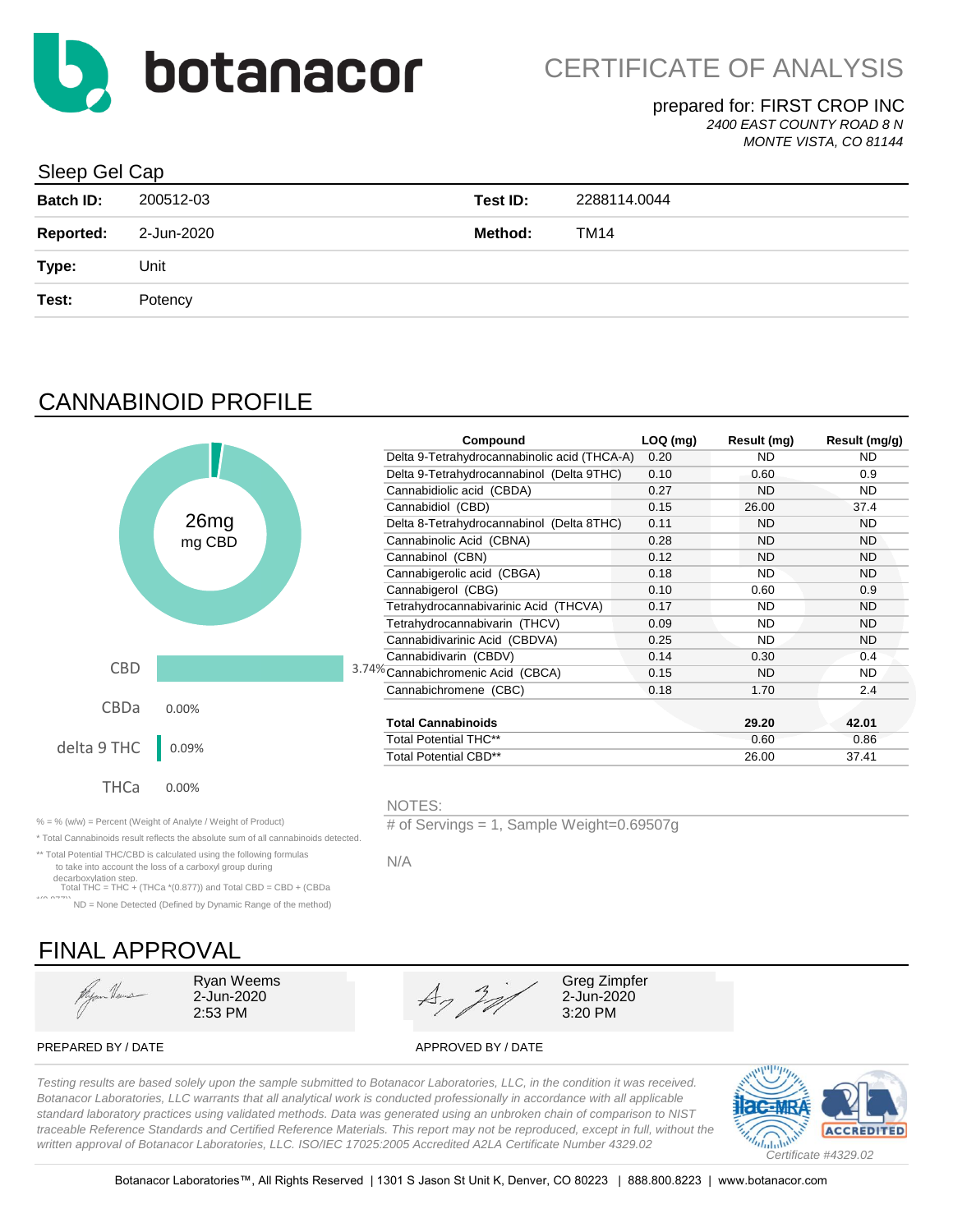

### prepared for: FIRST CROP INC

*2400 EAST COUNTY ROAD 8 N*

#### *MONTE VISTA, CO 81144*

#### Sleep Gel Cap

| <b>Batch ID:</b> | 200512-03   | Test ID: | 9483610.0014 |
|------------------|-------------|----------|--------------|
| <b>Reported:</b> | 2-Jun-2020  | Method:  | TM10         |
| Type:            | Concentrate |          |              |
| Test:            | Terpenes    |          |              |
|                  |             |          |              |

### TERPENE PROFILE

![](_page_1_Figure_8.jpeg)

Ryan Weems 2-Jun-2020 3:55 PM

Den Miton

2-Jun-2020 6:15 PM Ben Minton

#### PREPARED BY / DATE APPROVED BY / DATE

*Testing results are based solely upon the sample submitted to Botanacor Laboratories, LLC. Botanacor Laboratories, LLC warrants that all analytical work is conducted professionally in accordance with all applicable standard laboratory practices using validated methods. Data was generated using an unbroken chain of comparison to NIST traceable Reference Standards and Certified Reference Materials. This report may not be reproduced, except in full, without the written approval of Botanacor Laboratories, LLC. ISO/IEC 17025:2005 Accredited A2LA Certificate Number 4329.02*

![](_page_1_Picture_17.jpeg)

Botanacor Laboratories™, All Rights Reserved | 1301 S Jason St Unit K, Denver, CO 80223 | 888.800.8223 | www.botanacor.com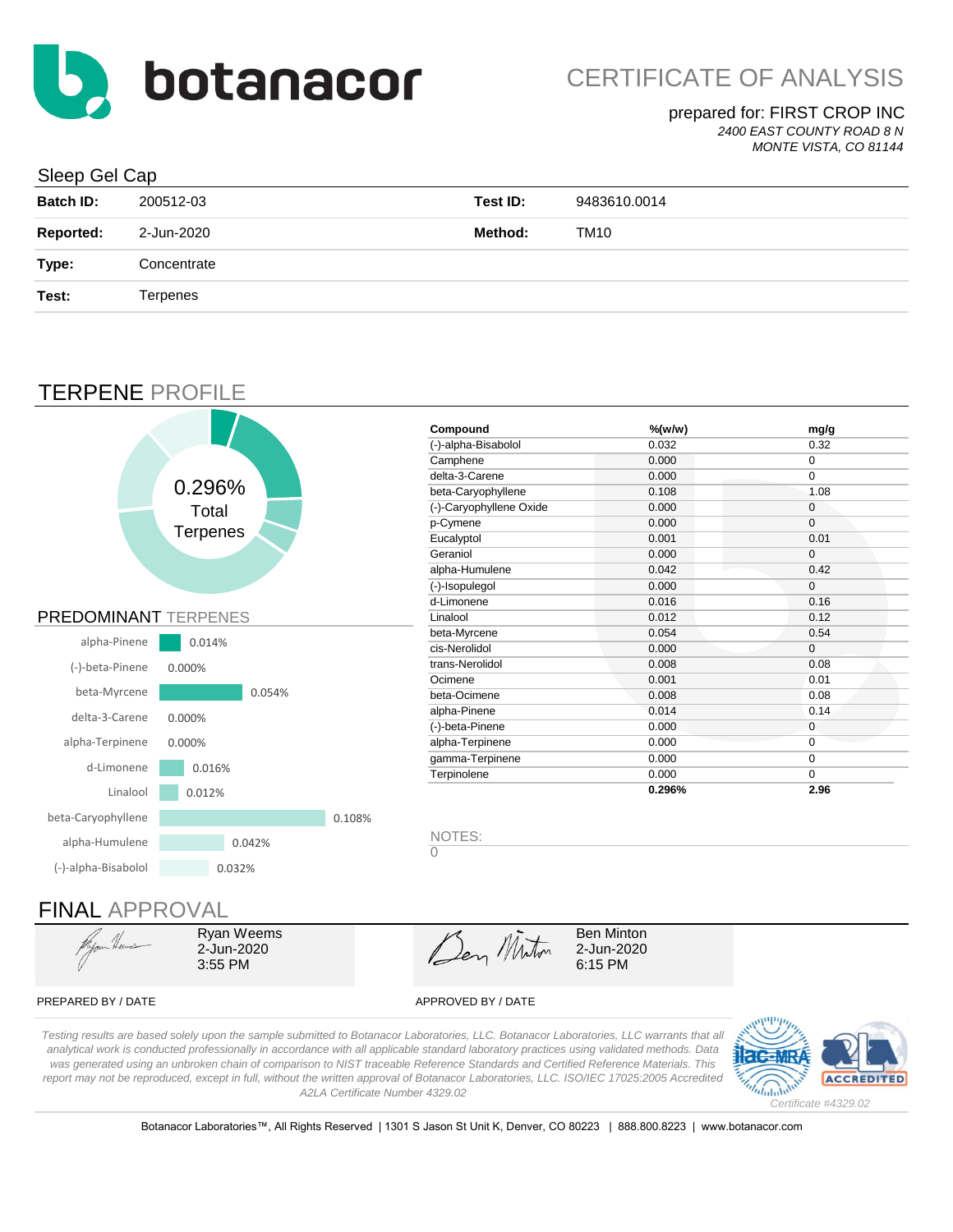![](_page_2_Picture_0.jpeg)

CERTIFICATE OF ANALYSIS

### prepared for: FIRST CROP INC

*2400 EAST COUNTY ROAD 8 N MONTE VISTA, CO 81144*

# Sleep Gel Cap Tincture

| <b>Batch ID:</b> | 200512-03                | Test ID: | T000075624 |
|------------------|--------------------------|----------|------------|
| <b>Reported:</b> | 15-May-2020              | Method:  | TM04       |
| Type:            | Concentrate              |          |            |
| Test:            | <b>Residual Solvents</b> |          |            |
|                  |                          |          |            |

# RESIDUAL SOLVENTS

| <b>Solvent</b>                          | <b>Dynamic Range (ppm)</b> | <b>Result (ppm)</b> |
|-----------------------------------------|----------------------------|---------------------|
| Propane                                 | 97 - 1938                  | *ND                 |
| <b>Butanes</b><br>(Isobutane, n-Butane) | 189 - 3773                 | *ND                 |
| Methanol                                | 64 - 1288                  | *ND                 |
| Pentane                                 | 105 - 2101                 | *ND                 |
| <b>Ethanol</b>                          | 94 - 1885                  | *ND                 |
| Acetone                                 | 107 - 2135                 | *ND                 |
| <b>Isopropyl Alcohol</b>                | 109 - 2172                 | *ND                 |
| Hexane                                  | 7 - 135                    | *ND                 |
| <b>Ethyl Acetate</b>                    | 106 - 2120                 | *ND                 |
| <b>Benzene</b>                          | $0.2 - 4.2$                | *ND                 |
| <b>Heptanes</b>                         | 103 - 2055                 | *ND                 |
| <b>Toluene</b>                          | 19 - 382                   | *ND                 |
| <b>Xylenes</b><br>(m,p,o-Xylenes)       | 138 - 2767                 | *ND                 |

\* ND = None Detected (Defined by Dynamic Range of the method)

NOTES:

N/A

# FINAL APPROVAL

Daniel Westman

Daniel Weidensaul 15-May-2020 4:03 PM

PREPARED BY / DATE APPROVED BY / DATE

Greg Zimpfer 15-May-2020 5:10 PM

*Testing results are based solely upon the sample submitted to Botanacor Laboratories, LLC, in the condition it was received. Botanacor Laboratories, LLC warrants that all analytical work is conducted professionally in accordance with all applicable standard laboratory practices using validated methods. Data was generated using an unbroken chain of comparison to NIST traceable Reference Standards and Certified Reference Materials. This report may not be reproduced, except in full, without the written approval of Botanacor Laboratories, LLC. ISO/IEC 17025:2005 Accredited A2LA Certificate Number 4329.02*

![](_page_2_Picture_18.jpeg)

Botanacor Laboratories™, All Rights Reserved | 1301 S Jason St Unit K, Denver, CO 80223 | 888.800.8223 | www.botanacor.com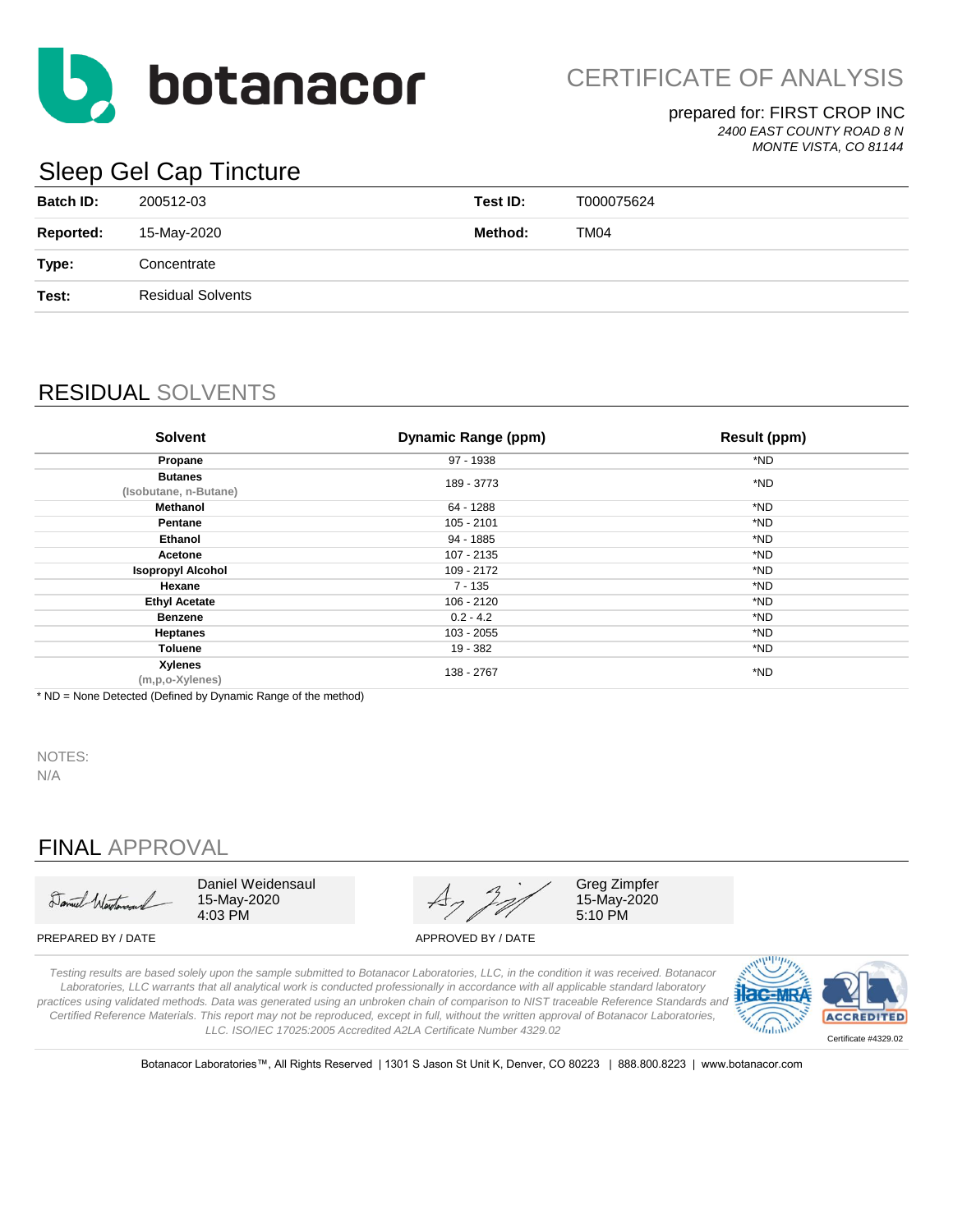![](_page_3_Picture_0.jpeg)

#### prepared for: FIRST CROP INC

*2400 EAST COUNTY ROAD 8 N*

#### *MONTE VISTA, CO 81144*

#### Sleep Gel Cap Tincture

| <b>Batch ID:</b> | 200512-03   | Test ID: | T000075627 |
|------------------|-------------|----------|------------|
| <b>Reported:</b> | 13-May-2020 | Method:  | TM19       |
| Type:            | Other       |          |            |
| Test:            | Metals      |          |            |
|                  |             |          |            |

# HEAVY METALS

| Analyte        | <b>Dynmic Range (ppm)</b> | <b>Result (ppm)</b> |
|----------------|---------------------------|---------------------|
| Arsenic        | $0.059 - 5.87$            | <b>ND</b>           |
| Cadmium        | $0.061 - 6.09$            | <b>ND</b>           |
| <b>Mercury</b> | $0.061 - 6.10$            | <b>ND</b>           |
| Lead           | $0.024 - 2.43$            | <b>ND</b>           |

\* ND = None Detected (Defined by Dynamic Range of the method)

# FINAL APPROVAL

Ryan Weems  $\overline{A}$   $\overline{A}$   $\overline{C}$  Greg Zimpfer 13-May-2020  $47/7$  13-May-2020<br>5:31 PM 7:09 PM

7:09 PM

PREPARED BY / DATE APPROVED BY / DATE

*Testing results are based solely upon the sample submitted to Botanacor Laboratories, LLC, in the condition it was received. Botanacor Laboratories, LLC warrants that all analytical work is conducted professionally in accordance with all applicable standard laboratory practices using validated methods. Data was generated using an unbroken chain of comparison to NIST traceable Reference Standards and Certified Reference Materials. This report may not be reproduced, except in full, without the written approval of Botanacor Laboratories, LLC.*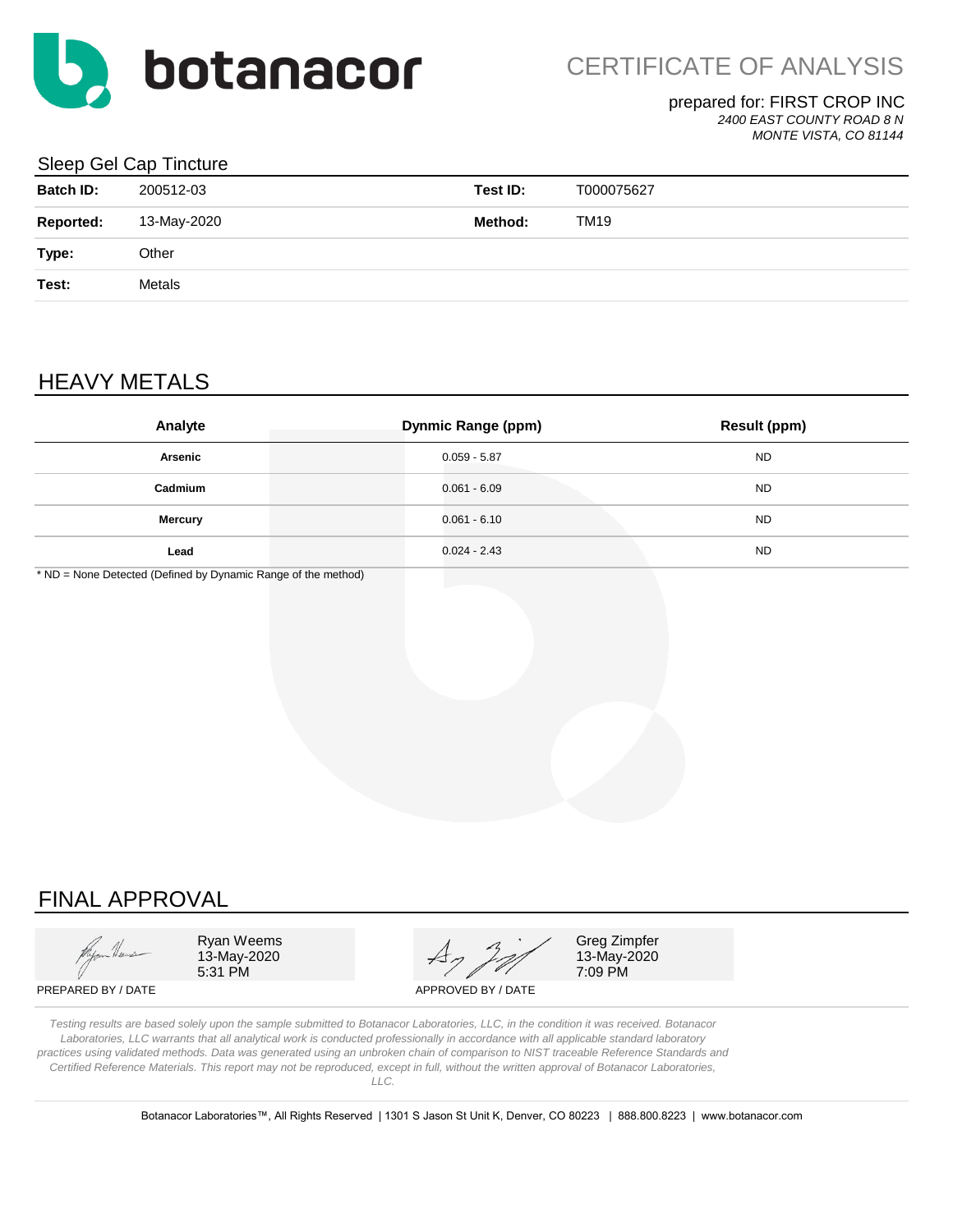![](_page_4_Picture_0.jpeg)

prepared for: FIRST CROP INC

*2400 EAST COUNTY ROAD 8 N*

*MONTE VISTA, CO 81144*

#### Sleep Gel Cap Tincture

| <b>Batch ID:</b> | 200512-03   | Test ID: | 1683454.0020 |
|------------------|-------------|----------|--------------|
| <b>Reported:</b> | 15-May-2020 | Method:  | <b>TM17</b>  |
| Type:            | Concentrate |          |              |
| Test:            | Pesticides  |          |              |
|                  |             |          |              |

## PESTICIDE RESIDUE

| Compound            | Dynamic Range (ppb) | Result (ppb)    | Compound         | Dynamic Range (ppb) | Result (ppb)    |
|---------------------|---------------------|-----------------|------------------|---------------------|-----------------|
| Acephate            | $56 - 2607$         | $ND^*$          | <b>Malathion</b> | 338 - 2607          | $ND^*$          |
| Acetamiprid         | $56 - 2607$         | $ND^*$          | Metalaxyl        | $56 - 2607$         | $ND^*$          |
| Abamectin           | <b>NA</b>           | <b>NA</b>       | Methiocarb       | $56 - 2607$         | $ND^*$          |
| Azoxystrobin        | $56 - 2607$         | $ND^*$          | Methomyl         | $56 - 2607$         | $ND^*$          |
| <b>Bifenazate</b>   | $56 - 2607$         | $ND^*$          | MGK 264 1        | 338 - 2607          | $ND^*$          |
| <b>Boscalid</b>     | $56 - 2607$         | $ND^*$          | MGK 264 2        | 338 - 2607          | $ND^*$          |
| Carbaryl            | $56 - 2607$         | $ND^*$          | Myclobutanil     | $56 - 2607$         | $ND^*$          |
| Carbofuran          | $56 - 2607$         | $ND^*$          | Naled            | $56 - 2607$         | $ND^*$          |
| Chlorantraniliprole | $56 - 2607$         | $ND^*$          | Oxamyl           | $56 - 2607$         | $ND^*$          |
| Chlorpyrifos        | $56 - 2607$         | ND <sup>*</sup> | Paclobutrazol    | $56 - 2607$         | $ND^*$          |
| Clofentezine        | 338 - 2607          | $ND^*$          | Permethrin       | 338 - 2607          | $ND^*$          |
| <b>Diazinon</b>     | 338 - 2607          | $ND^*$          | Phosmet          | $56 - 2607$         | $ND^*$          |
| <b>Dichlorvos</b>   | >338                | ND <sup>*</sup> | Prophos          | 338 - 2607          | $ND^*$          |
| Dimethoate          | $56 - 2607$         | ND <sup>*</sup> | Propoxur         | $56 - 2607$         | $ND^*$          |
| E-Fenpyroximate     | $56 - 2607$         | ND <sup>*</sup> | Pyridaben        | $56 - 2607$         | ND*             |
| Etofenprox          | $56 - 2607$         | $ND^*$          | Spinosad A       | $56 - 2607$         | ND*             |
| Etoxazole           | 338 - 2607          | $ND^*$          | Spinosad D       | $338 - 2607$        | $ND^*$          |
| Fenoxycarb          | >56                 | $ND^*$          | Spiromesifen     | >338                | $ND^*$          |
| Fipronil            | $56 - 2607$         | $ND^*$          | Spirotetramat    | >338                | $ND^*$          |
| Flonicamid          | $56 - 2607$         | ND <sup>*</sup> | Spiroxamine 1    | 56 - 2607           | ND <sup>*</sup> |
| Fludioxonil         | >338                | ND <sup>*</sup> | Spiroxamine 2    | $56 - 2607$         | $ND^*$          |
| Hexythiazox         | $56 - 2607$         | $ND^*$          | Tebuconazole     | 338 - 2607          | $ND^*$          |
| Imazalil            | 338 - 2607          | $ND^*$          | Thiacloprid      | $56 - 2607$         | $ND^*$          |
| Imidacloprid        | $56 - 2607$         | $ND^*$          | Thiamethoxam     | $56 - 2607$         | $ND^*$          |
| Kresoxim-methyl     | $56 - 2607$         | $ND^*$          | Trifloxystrobin  | $56 - 2607$         | $ND^*$          |

\* ND = None Detected (Defined by Dynamic Range of the method)

N/A

# FINAL APPROVAL

15-May-2020

4:14 PM 5:23 PM Tyler Wiese  $A \rightarrow A$  Greg Zimpfer

15-May-2020

PREPARED BY / DATE APPROVED BY / DATE

*Testing results are based solely upon the sample submitted to Botanacor Laboratories, LLC, in the condition it was received. Botanacor Laboratories, LLC warrants that all analytical work is conducted professionally in accordance with all applicable standard laboratory practices using validated methods. Data was generated using an unbroken chain of comparison to NIST traceable Reference Standards and Certified Reference Materials. This report may not be reproduced, except in full, without the written approval of Botanacor Laboratories, LLC.*